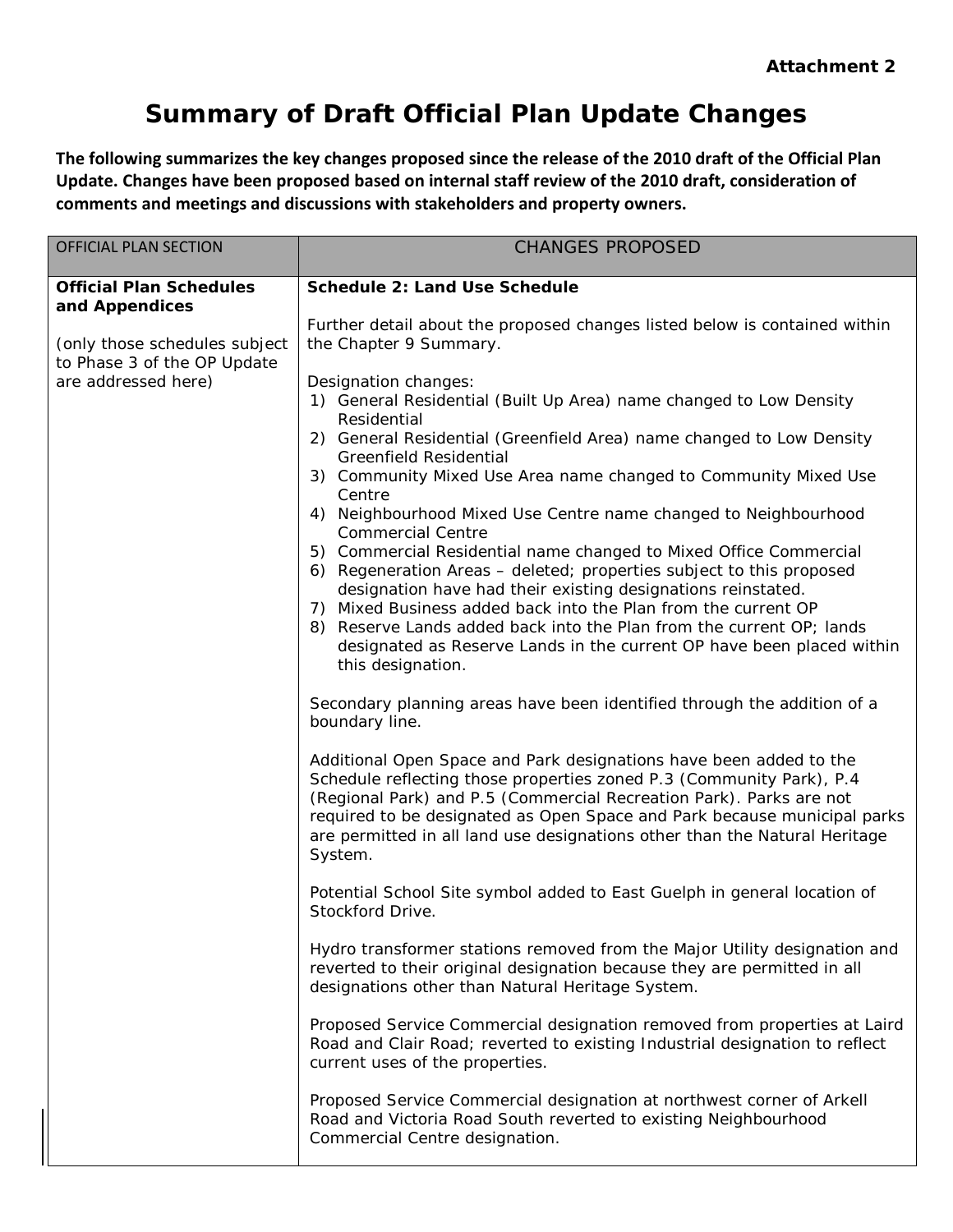| <b>OFFICIAL PLAN SECTION</b>                     | <b>CHANGES PROPOSED</b>                                                                                                                                                                                                          |
|--------------------------------------------------|----------------------------------------------------------------------------------------------------------------------------------------------------------------------------------------------------------------------------------|
| <b>Official Plan Schedules</b><br>and Appendices | Property located west of the Hanlon and north of College Avenue West<br>(portion of Dolime lands) changed back to Reserve Lands from proposed<br>Open Space and Park designation to reflect unique circumstances of the<br>site. |
|                                                  | Lands within the identified Secondary Planning area south of Clair Road<br>have been changed from the proposed Special Study Area designation to<br>their existing designations as per the current Official Plan.                |
|                                                  | Lands on the east side of Victoria Road at College Avenue East (Turf Grass<br>Institute) have been changed back to Major Institutional from the proposed<br>Special Study Area designation.                                      |
|                                                  | Property located on the east side of Imperial Road North and north of<br>Paisley Road have been changed from Community Mixed Use Centre to<br>Neighbourhood Commercial Centre.                                                   |
|                                                  | Lands located west of Watson Road North and north of the Canadian<br>National Railway tracks have been changed from Low Density Greenfield<br>Residential to Industrial.                                                         |
|                                                  | The proposed High Density Residential and Medium Density Residential<br>designations on the lands located west of Whitelaw Road and south of<br>Paisley Road have been changed to Low Density Greenfield Residential.            |
|                                                  | The proposed Medium Density Residential designation on the lands west of<br>Gordon Street in the general location of Lowes Road has been changed to<br>Mixed Office Commercial.                                                  |
|                                                  | The proposed Medium Density Residential designation east of Downey Road<br>in the vicinity of Teal Drive (146 Downey Road) has been reverted to the<br>existing Low Density Residential designation.                             |
|                                                  | The proposed Neighbourhood Commercial designation east of Gordon<br>Street in the vicinity of Arkell Road has been refined to reflect recent<br>development approvals.                                                           |
|                                                  | The Downtown designation has been modified to reflect the proposed<br>boundaries in the Downtown Secondary Plan.                                                                                                                 |
|                                                  | The Medium Density Residential designation on Bard Boulevard has been<br>modified to reflect existing conditions.                                                                                                                |
|                                                  | The Service Commercial designation east of Silvercreek Parkway North and<br>south of Paisley Road has been modified to consist of only the lands located<br>immediately adjacent to the intersection.                            |
|                                                  |                                                                                                                                                                                                                                  |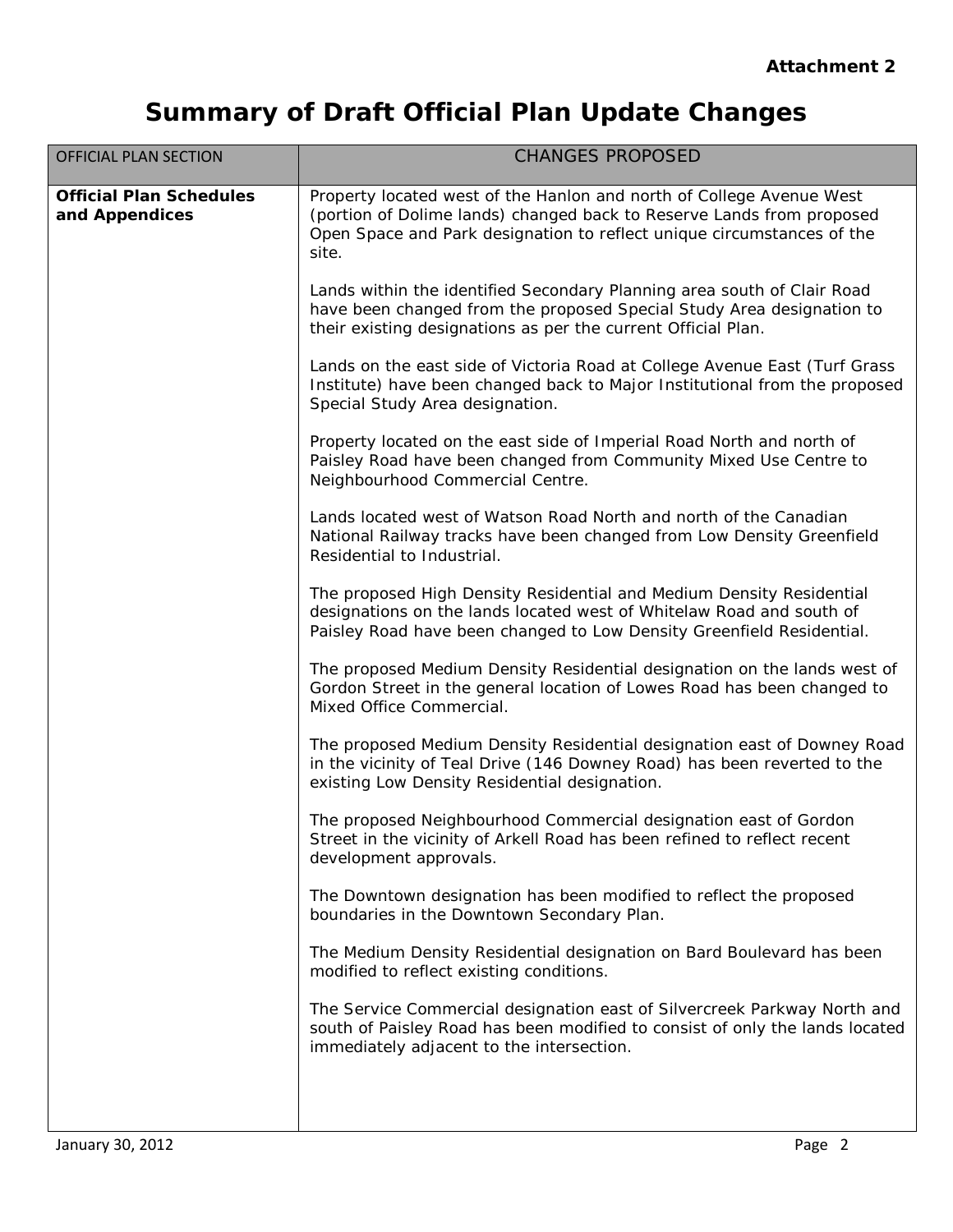| <b>OFFICIAL PLAN SECTION</b>                     | <b>CHANGES PROPOSED</b>                                                                                                                                                                                                                                                                                                                                                      |
|--------------------------------------------------|------------------------------------------------------------------------------------------------------------------------------------------------------------------------------------------------------------------------------------------------------------------------------------------------------------------------------------------------------------------------------|
| <b>Official Plan Schedules</b><br>and Appendices | Schedule 3 - Downtown Guelph<br>This schedule will be added to the Plan through amendment upon<br>completion and approval of the Downtown Secondary Plan. The Downtown<br>area has been blacked out on schedules 7 and 8 to indicate that the detail<br>on those schedules for the downtown area is to be contained within the<br>Downtown Secondary Plan and its schedules. |
|                                                  | Schedule 5 - Development Constraints<br>Landfill constraint areas as identified in the current Official Plan were added<br>back onto this Schedule to provide guidance to staff and potential<br>developers.                                                                                                                                                                 |
|                                                  | Schedule 6 - Staging of Development<br>Revised to remove registered plans of subdivision (as of December 2011)<br>from Stage Two and add them into the Stage One areas. Registered Plans<br>of subdivision either already have services or will be serviced in the<br>immediate future and therefore belong within Stage One.                                                |
|                                                  | Schedule 7 - Road and Rail Network<br>Main Streets removed from Schedule. Policy direction for main streets<br>indicates that they may be identified within Nodes and Corridors through<br>concept plans. Main Streets are not a classification of road rather; they are<br>a specific design treatment on arterial or collector roads.                                      |
|                                                  | Schedule 8 - Trail Network<br>Proposed trail removed along Hanlon Pkwy west of Silvercreek Pkwy South.<br>Upon staff review, it was determined that this trail connection is unlikely<br>given area constraints and the approved development of the subject lands.                                                                                                           |
|                                                  | Schedule 9 - Bicycle Network<br>This schedule will not be included in the Official Plan at this time. It will be<br>added through amendment to the Plan upon completion and approval of the<br>ongoing Bicycle Transportation Plan.                                                                                                                                          |
|                                                  | Schedule 10 - Areas of Archaeological Potential<br>This schedule is proposed to be deleted because the source data is out of<br>date and there are no recent or planned updates. The policies for<br>archaeological resources will guide the need for studies related to<br>archaeological potential.                                                                        |
|                                                  | <b>Schedule 11- Wellhead Protection Areas</b><br>In light of the removal of schedules 9 and 10, this schedule is to be<br>renumbered Schedule 9. This schedule will be updated upon completion<br>and provincial approval of the Source Protection Plan.                                                                                                                     |
|                                                  | <b>Appendices</b><br>Appendix 2 - Designated Heritage Resources<br>Proposed to be deleted from the Plan. This appendix would require frequent<br>updating to remain current. Staff will maintain a map of designated<br>properties as a resource.                                                                                                                            |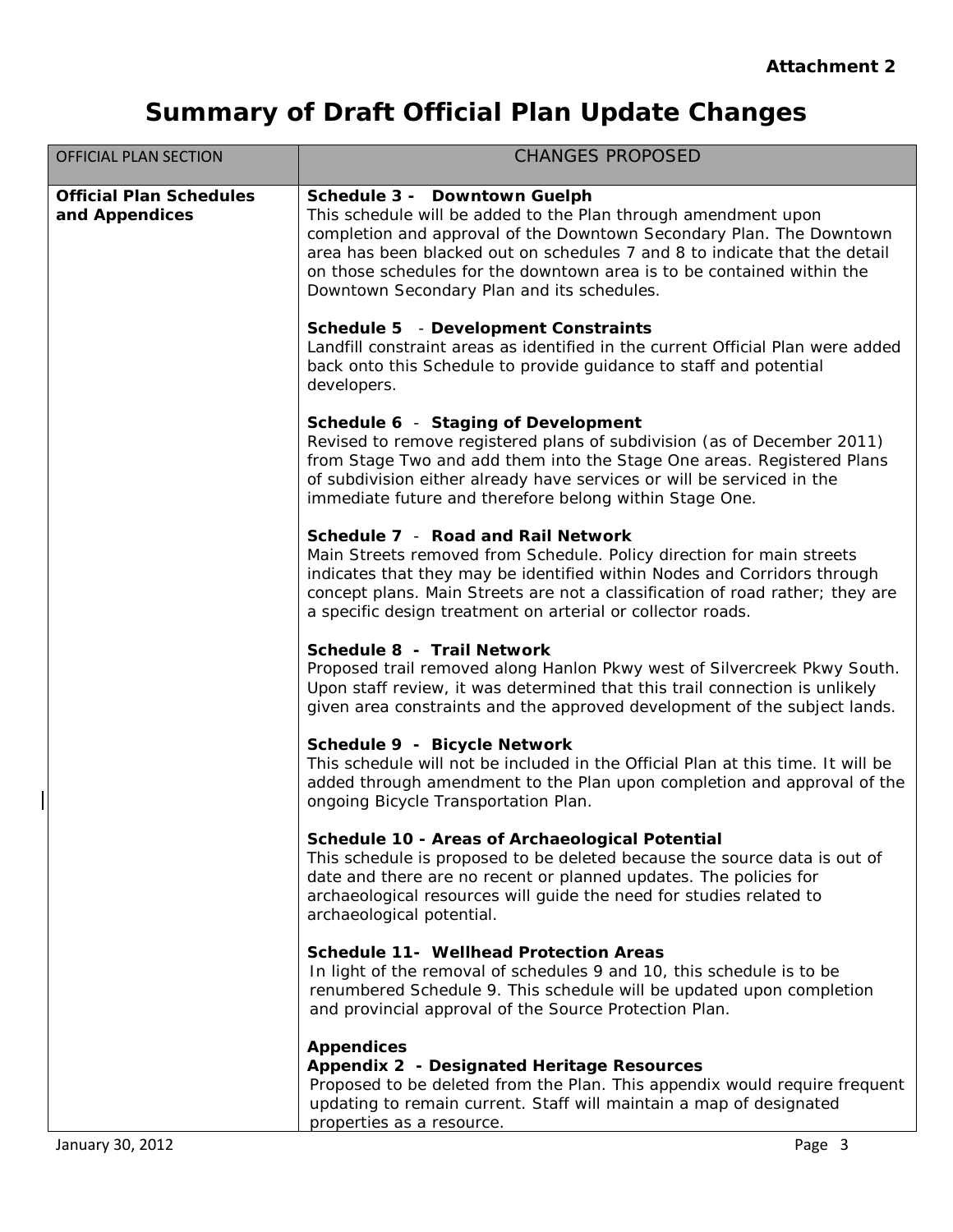|    | <b>OFFICIAL PLAN SECTION</b>                                  | <b>CHANGES PROPOSED</b>                                                                                                                                                                                                                                                                                                                                                                                                                                                                                         |
|----|---------------------------------------------------------------|-----------------------------------------------------------------------------------------------------------------------------------------------------------------------------------------------------------------------------------------------------------------------------------------------------------------------------------------------------------------------------------------------------------------------------------------------------------------------------------------------------------------|
| 1. | <b>Introduction</b>                                           | Minor revisions were made to this chapter to include an introduction to the<br>new Transportation chapter.                                                                                                                                                                                                                                                                                                                                                                                                      |
| 2. | <b>Strategic Directions</b>                                   | An introduction has been added to this chapter describing the Official Plan's<br>vision and the proposed urban structure of the City to the year 2031. The<br>strategic goals of the Plan have been reordered to reflect the organization<br>of subject matters in the Plan by chapter.                                                                                                                                                                                                                         |
| 3. | <b>Planning Complete</b><br>and Healthy<br><b>Communities</b> | Generally, this chapter was revised to retain OPA 39 in its approved form<br>with some minor changes to correct grammar or reflect decisions made<br>since OPA 39 was approved (e.g., establishing the boundary of the Major<br>Transit Station Area as Downtown). The 2010 draft proposed moving some<br>policies out of Chapter 3 and proposed some revisions to wording of<br>policies. This draft has generally reverted OPA 39 back to its original<br>structure.                                          |
|    |                                                               | A new section called Complete and Healthy Community has been added to<br>provide further policy support to the connection between land use planning<br>and health.                                                                                                                                                                                                                                                                                                                                              |
|    |                                                               | A description and policy have been added related to the Non-settlement<br>Areas identified on Schedule 2.                                                                                                                                                                                                                                                                                                                                                                                                       |
|    |                                                               | Major Transit Station Area policies have been moved into Chapter 3 from<br>Chapter 5 of the 2010 draft for consistency with OPA 39.                                                                                                                                                                                                                                                                                                                                                                             |
|    |                                                               | Policies have been added to the Community Mixed Use Nodes section to<br>require concept plans for major development proposals within the Node and<br>to provide direction as to what the concept plan would address. The<br>concept plans replace the requirement for Secondary Plans as proposed in<br>the 2010 draft.                                                                                                                                                                                         |
|    |                                                               | Employment land conversion policies have been moved back to Chapter 3<br>from Chapter 8 of the 2010 draft for consistency with OPA 39. Policies<br>added to allow for comprehensive reviews for employment land conversion<br>within regeneration areas and downtown as per the PPS. Policy added to<br>describe regeneration areas.                                                                                                                                                                            |
|    |                                                               | A new section has been added called Managing Growth. This section<br>includes the staging of development and Development Priorities Plan (DPP)<br>policies that were contained within Chapter 5 of the 2010 draft. The staging<br>of development policies were revised to better reflect the future provision<br>of servicing into new development areas and to be clear about where a<br>secondary plan is required. The policies for the DPP have been revised to<br>explain the purpose and role of the DPP. |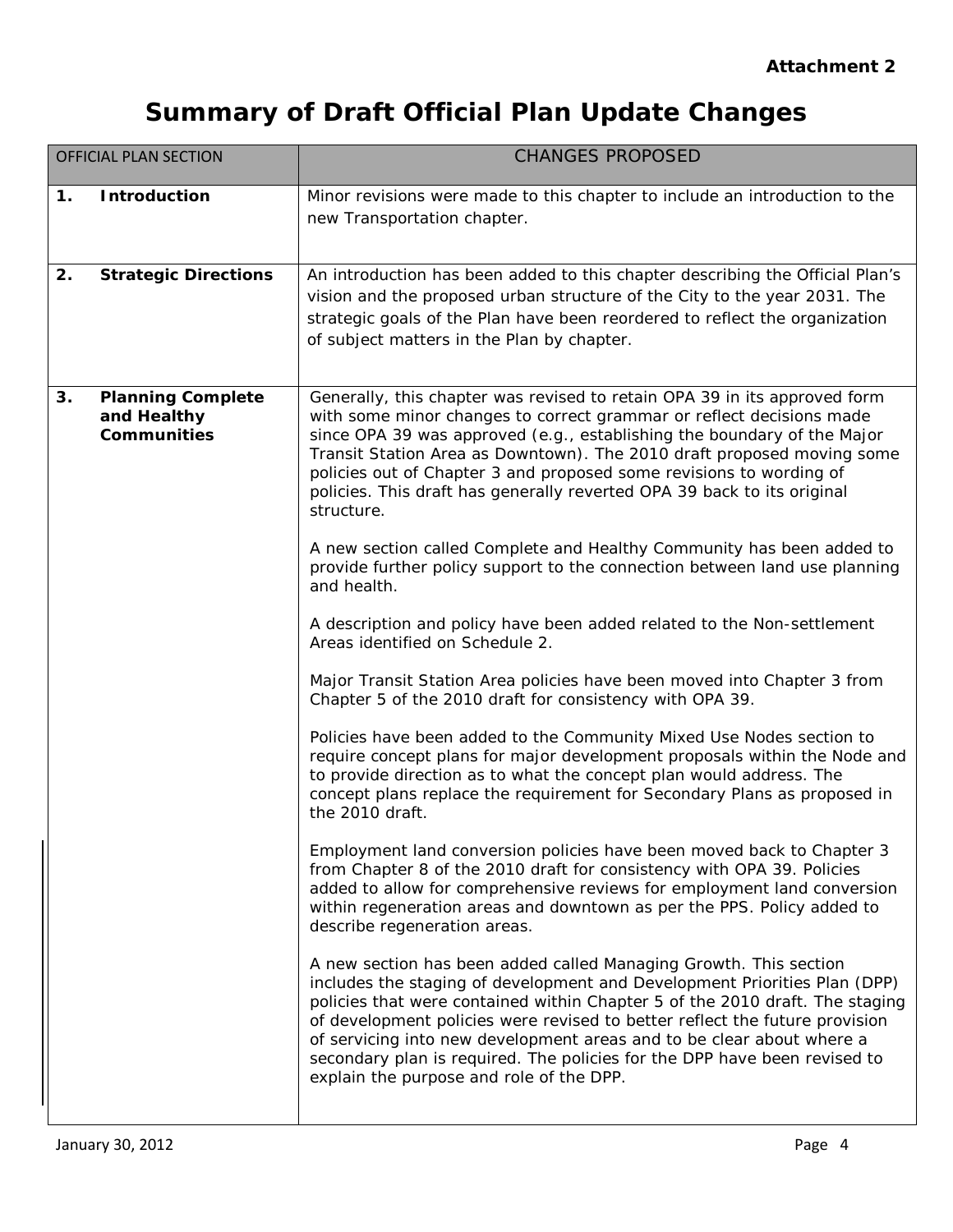| <b>OFFICIAL PLAN SECTION</b>                       | <b>CHANGES PROPOSED</b>                                                                                                                                                                                                                                                                                                                                                                                                                                                                                                                                                           |
|----------------------------------------------------|-----------------------------------------------------------------------------------------------------------------------------------------------------------------------------------------------------------------------------------------------------------------------------------------------------------------------------------------------------------------------------------------------------------------------------------------------------------------------------------------------------------------------------------------------------------------------------------|
| 4.<br><b>Protecting What is</b><br><b>Valuable</b> | Phase 3 of the OP Update does not include any of the policies that were<br>approved through OPA 42 and that are still under appeal.                                                                                                                                                                                                                                                                                                                                                                                                                                               |
|                                                    | <b>Watershed Planning and Water Resources</b><br>Watershed Planning and Water Resources sections have been combined to<br>remove duplication between the policies in these sections. Revisions include<br>the addition of policies for watershed planning to be consistent with the<br>PPS. Source Protection planning policies have been revised to provide<br>interim policies until a Source Protection Plan is developed and approved by<br>the Province. Once the Source Protection Plan is approved, policies will be<br>introduced into the OP through a future amendment. |
|                                                    | <b>Public Health and Safety</b>                                                                                                                                                                                                                                                                                                                                                                                                                                                                                                                                                   |
|                                                    | <b>Flood Plains</b><br>Flood plain policies have been substantially revised since the 2010 draft.<br>The GRCA provided comments including recommendations for changes. The<br>proposed policies have been vetted by the GRCA and are consistent with<br>the PPS. This draft retains the majority of policies in the current OP as<br>recommended by the GRCA.                                                                                                                                                                                                                     |
|                                                    | <b>Erosion Hazards and Hazardous Sites</b><br>Revisions to this section have been made based on changes recommended<br>by the GRCA.                                                                                                                                                                                                                                                                                                                                                                                                                                               |
|                                                    | Landfill Constraint Area<br>This section and associated Schedule 5 have been revised to address and<br>identify former landfill sites as per the current OP.                                                                                                                                                                                                                                                                                                                                                                                                                      |
|                                                    | <b>Potentially Contaminated Properties</b><br>The policies contained with the 2010 draft have been entirely deleted and<br>replaced. The policies in this section have been drafted based on current<br>best practices and provincial regulations. The need for revisions was<br>identified through the background work to the ongoing Brownfield<br>Community Improvement Plan update (forthcoming in early 2012).                                                                                                                                                               |
|                                                    | Noise and Vibration<br>This section has been substantially revised from the 2010 version to better<br>reflect the policies in the current OP and to improve clarity and readability.                                                                                                                                                                                                                                                                                                                                                                                              |
|                                                    | <b>Mineral Aggregate Resources</b><br>This section has been added to address comments from the Ministry of<br>Municipal Affairs and Housing on behalf of the Ministry of Natural<br>Resources. The Ministry requested that the OP contain policies related to<br>resource recovery as per the PPS.                                                                                                                                                                                                                                                                                |
|                                                    | <b>Community Energy and Climate Change</b><br>This section has been significantly redrafted based upon staff review in<br>consultation with the City's Program Manager for Community Energy.                                                                                                                                                                                                                                                                                                                                                                                      |
| January 30, 2012                                   | Page 5                                                                                                                                                                                                                                                                                                                                                                                                                                                                                                                                                                            |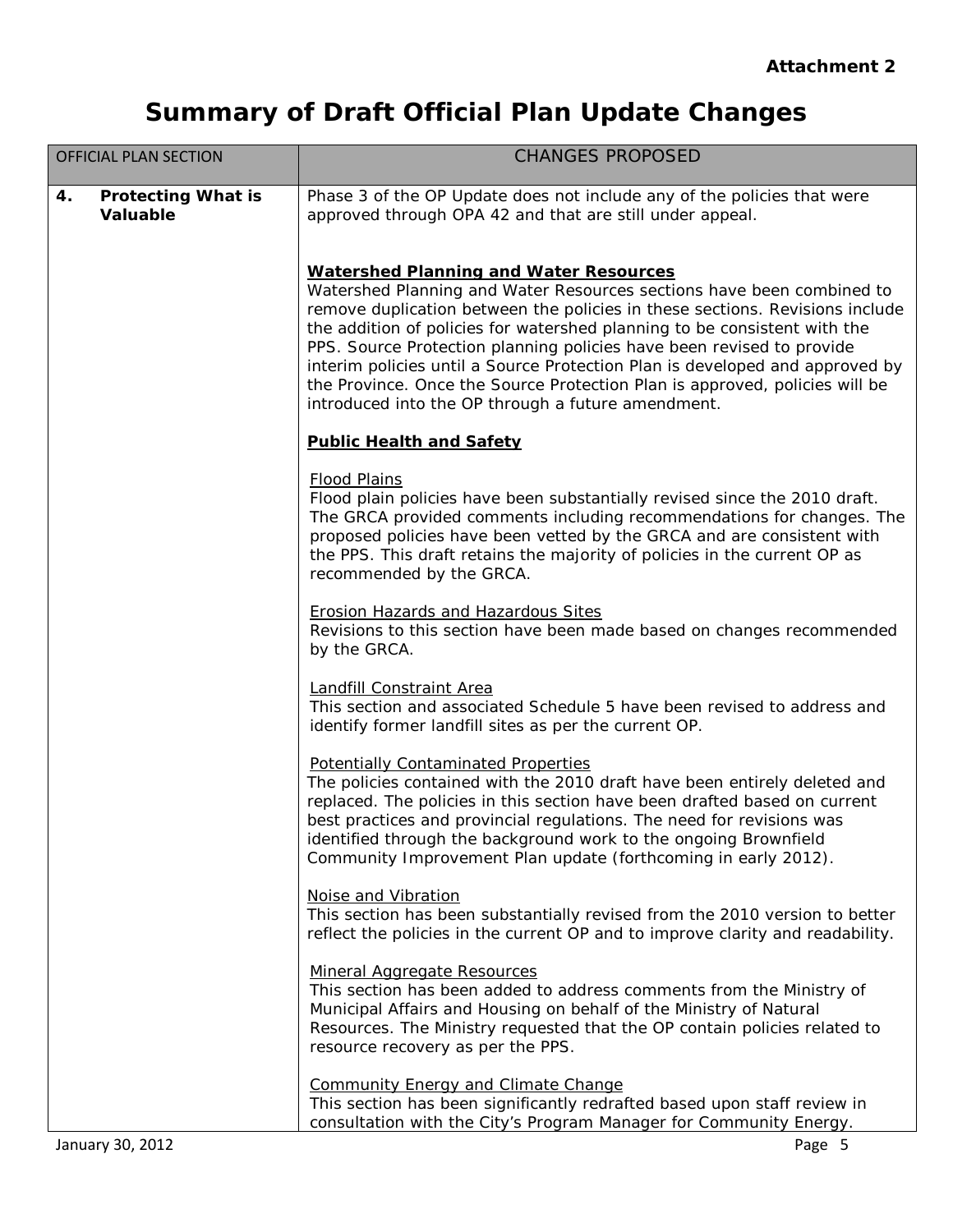| <b>OFFICIAL PLAN SECTION</b>                                                                 | <b>CHANGES PROPOSED</b>                                                                                                                                                                                                                                                                                                                                                                                                                                                                                                                                                                                                                                                                                                                                                                                 |
|----------------------------------------------------------------------------------------------|---------------------------------------------------------------------------------------------------------------------------------------------------------------------------------------------------------------------------------------------------------------------------------------------------------------------------------------------------------------------------------------------------------------------------------------------------------------------------------------------------------------------------------------------------------------------------------------------------------------------------------------------------------------------------------------------------------------------------------------------------------------------------------------------------------|
| <b>Protecting What is</b><br>4.<br><b>Valuable</b>                                           | The intent of the revisions is to streamline the content and avoid duplication<br>of policies contained within other sections of the plan. Staff's review focused<br>on taking an integrated approach to this version of the Official Plan which<br>threads sustainability, climate change and energy policies throughout the<br>Plan. It is important to note that the entire Official Plan addresses<br>sustainability including climate change adaptation and mitigation. The<br>policies of this section are supportive of the implementation of the<br>Community Energy Plan and provide direction regarding meeting the targets<br>of the CEP.                                                                                                                                                    |
|                                                                                              | <b>Cultural Heritage Resources</b><br>This section has been revised based on staff review to improve the<br>readability of policies, strengthen policies were appropriate and clarify the<br>City's approach to the conservation of cultural heritage resources. The<br>policies in this section bring the Official Plan into conformity with the<br>Ontario Heritage Act and the Provincial Policy Statement. The revisions to<br>policies also recognize recent resources that have been produced by the<br>federal and provincial governments e.g., Ontario Heritage Toolkit (2006),<br>Heritage Places of Worship (2011), Standards and Guidelines for Consultant<br>Archaeologists (2010) and Parks Canada's Standards and Guidelines for the<br>Conservation of Historic Places in Canada (2010). |
| 5. Movement of People<br>and Goods - An<br><b>Integrated</b><br><b>Transportation System</b> | Chapter 5 from the 2010 draft has been split into two Chapters in this<br>version. Chapter 5 provides policies for the transportation system. Chapter<br>6 provides policies for municipal services (described below).                                                                                                                                                                                                                                                                                                                                                                                                                                                                                                                                                                                  |
|                                                                                              | Revisions to the policies in this chapter were mainly related to changes to<br>better reflect City standards and practices.                                                                                                                                                                                                                                                                                                                                                                                                                                                                                                                                                                                                                                                                             |
|                                                                                              | The Major Transit Station Area policies were moved to Chapter 3 as these<br>policies were part of OPA 39.                                                                                                                                                                                                                                                                                                                                                                                                                                                                                                                                                                                                                                                                                               |
|                                                                                              | Policies for the functional hierarchy of roads were revised related to main<br>streets. The revisions clarify that certain portions of arterial and collector<br>roads may be subject to alternative urban form standards and guidelines in<br>recognition of their planned function in the context of nodes and corridors<br>as identified on Schedule 1.                                                                                                                                                                                                                                                                                                                                                                                                                                              |
|                                                                                              | Airport policies were included in the 2010 draft and have been deleted in<br>this version because the Guelph Air Park is not defined as an airport in<br>terms of provincial or federal requirements. Any necessary protection of the<br>function of the airport would occur through zoning regulations.                                                                                                                                                                                                                                                                                                                                                                                                                                                                                                |
|                                                                                              | Road widening and intersection improvement tables were reviewed to<br>ensure that all proposed widening and improvements are included in the<br>table.                                                                                                                                                                                                                                                                                                                                                                                                                                                                                                                                                                                                                                                  |
| <b>Municipal Services</b><br>6.<br>January 30, 2012                                          | This chapter has been revised to remove duplication between policies in this<br>chapter and policies in Chapter 4 related to watershed and subwatershed<br>planning. Policies have also been revised to support implementation of<br>Page 6                                                                                                                                                                                                                                                                                                                                                                                                                                                                                                                                                             |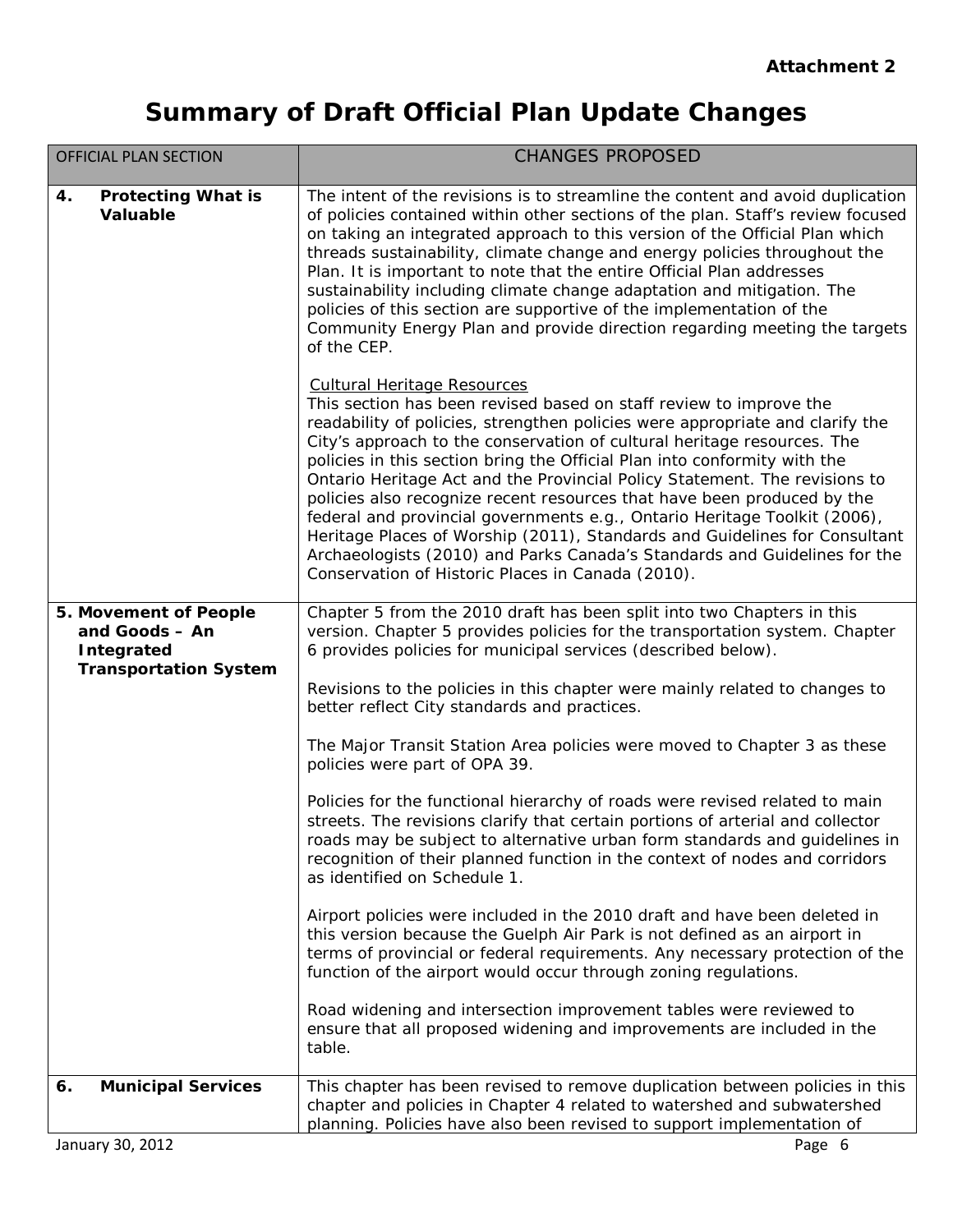|    | <b>OFFICIAL PLAN SECTION</b>       | <b>CHANGES PROPOSED</b>                                                                                                                                                                                                                                                                                                                                    |
|----|------------------------------------|------------------------------------------------------------------------------------------------------------------------------------------------------------------------------------------------------------------------------------------------------------------------------------------------------------------------------------------------------------|
| 6. | <b>Municipal Services</b>          | completed City studies and Master Plans.                                                                                                                                                                                                                                                                                                                   |
|    |                                    | <b>General Policies</b><br>Reference to public service facilities have been removed from the policies in<br>this section and placed in Chapter 7 because it refers to things such as<br>recreation, police, fire and cultural services not infrastructure.                                                                                                 |
|    |                                    | Policies were added related to the allocation of water and wastewater<br>capacity.                                                                                                                                                                                                                                                                         |
|    |                                    | Some policies were revised to more closely match wording in the PPS.                                                                                                                                                                                                                                                                                       |
|    |                                    | The staging of development policies were moved to Chapter 3 because they<br>are a component of growth management.                                                                                                                                                                                                                                          |
|    |                                    | <b>Stormwater Management</b><br>Policies specific to the Special Study Area have been moved from this<br>section and included in Chapter 9 under the Special Study Area designation.                                                                                                                                                                       |
|    |                                    | Termite Control<br>Termite policies have been revised to reflect current City regulations.                                                                                                                                                                                                                                                                 |
| 7. | Community<br><b>Infrastructure</b> | <b>Affordable Housing</b><br>The affordable housing target has been revised to only include affordable<br>ownership and rental housing. The target is 30% reduced from 36% with<br>the removal of social housing (further detail is contained with the staff<br>report).                                                                                   |
|    |                                    | The reference to an Affordable Housing Implementation Report has been<br>removed from the draft. Staff recommend that references to City initiated<br>reports and studies other than the Housing Strategy be deleted from this<br>draft. The requirement for additional studies would be determined based on<br>the outcomes of a future Housing Strategy. |
|    |                                    | All policies related to placing holding zones on land or otherwise holding<br>lands out of development unless developed as affordable housing have been<br>deleted. Implementation strategies are to be developed as part of the<br>Housing Strategy.                                                                                                      |
|    |                                    | <b>Affordable Housing General Policies</b><br>References to social housing have been removed because the City is not<br>responsible for the delivery or management of social housing.                                                                                                                                                                      |
|    |                                    | <b>Retention of Existing Housing</b><br>The policy related to demolition only being permitted if a structure is<br>deemed to be unsound has been deleted. This policy is beyond the authority<br>provided to the City from the Planning Act and the Ontario Heritage Act.                                                                                  |
|    |                                    | <b>Affordable Housing Implementation Policies</b>                                                                                                                                                                                                                                                                                                          |
|    | January 30, 2012                   | Page 7                                                                                                                                                                                                                                                                                                                                                     |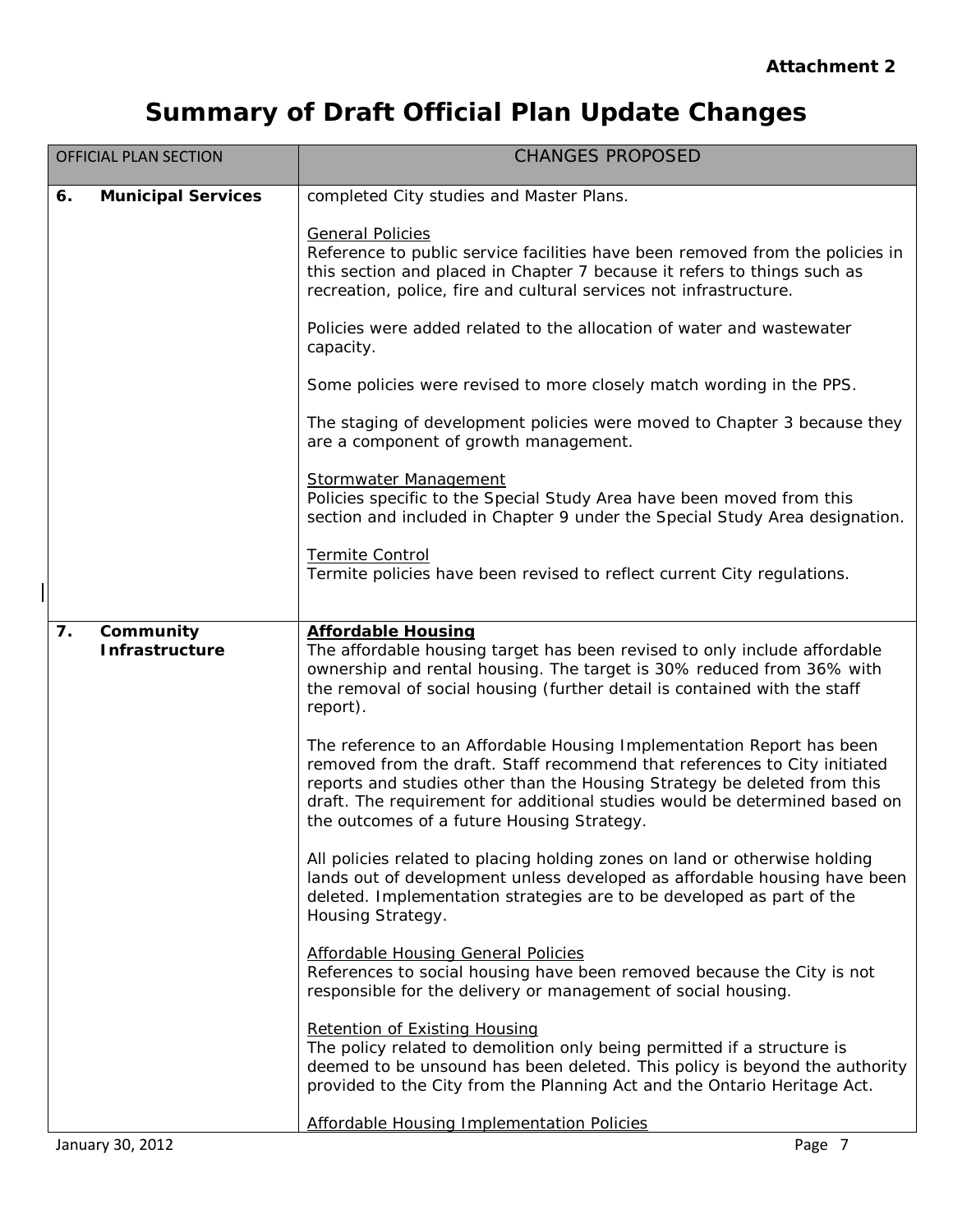| <b>OFFICIAL PLAN SECTION</b> | <b>CHANGES PROPOSED</b>                                                                                                                                                                                                                                  |
|------------------------------|----------------------------------------------------------------------------------------------------------------------------------------------------------------------------------------------------------------------------------------------------------|
|                              | This section has been revised to reflect the City's need to conduct additional<br>work related to the development of an implementation strategy. This<br>version maintains policies related to administration, communication and<br>monitoring.          |
|                              | <b>Barrier Free Environment</b>                                                                                                                                                                                                                          |
|                              | This section was deleted from this chapter and the policies were combined<br>with the Accessible Design policies in Chapter 8 Urban Design to remove<br>duplication.                                                                                     |
|                              | <b>Open Space Parks and Trails</b><br>Revisions to this section were focused on improving the readability and flow<br>of the section.                                                                                                                    |
|                              | The Parkland Acquisition section was deleted because the policies are<br>operational in nature and could be changed at any time. These types of<br>policies are more appropriate to be described in the Recreation, Parks and<br>Culture Strategic Plan. |
|                              | The Park Development section has been deleted because these policies are<br>covered in the Secondary Plan policies in Chapter 10 Implementation.                                                                                                         |
| <b>Urban Design</b><br>8.    | Policies in this Chapter have been revised and clarified in response to<br>comments from the GWDA and developers.                                                                                                                                        |
|                              | More direction has been given regarding the implementation of Urban<br>Design initiatives through such strategies as urban design guidelines, design<br>review and the submission of urban design briefs                                                 |
|                              | The policy related to gateways to new neighbourhoods has been revised to<br>provide direction to developers.                                                                                                                                             |
|                              | The policy related to the width of garages has been revised to indicate that<br>garages should generally not exceed 50% of the width of the house and<br>that the zoning by-law would regulate width.                                                    |
|                              | The policy related to blank facades has been revised to indicate that<br>principal entrances should be oriented to streets and entrances should be<br>provided from adjacent streets and walkways.                                                       |
|                              | More design direction has been provided regarding drive-throughs and<br>service stations.                                                                                                                                                                |
|                              | Policies for drive-throughs have been revised to provide direction to siting<br>and location of drive-throughs and to provide design direction for future<br>zoning by-law regulations.                                                                  |
|                              | Urban Design Implementation<br>New section describing how the City will ensure that good urban design is<br>achieved and consistently applied. Policy support has been included for the                                                                  |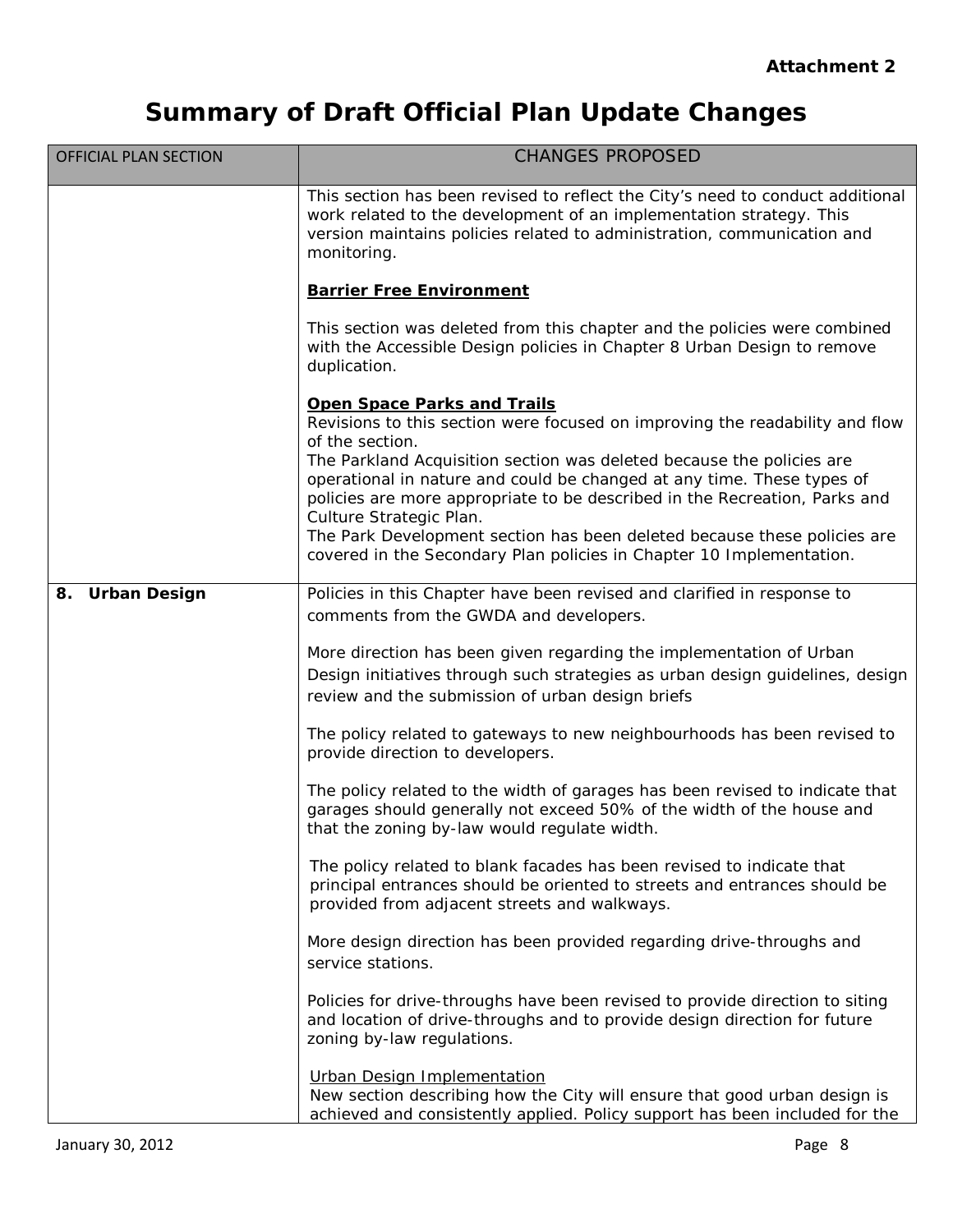| <b>OFFICIAL PLAN SECTION</b>                 | <b>CHANGES PROPOSED</b>                                                                                                                                                                                                                                                                                                                                                                                                                                                                                                                                                                                                                                                                                                                                   |
|----------------------------------------------|-----------------------------------------------------------------------------------------------------------------------------------------------------------------------------------------------------------------------------------------------------------------------------------------------------------------------------------------------------------------------------------------------------------------------------------------------------------------------------------------------------------------------------------------------------------------------------------------------------------------------------------------------------------------------------------------------------------------------------------------------------------|
|                                              | preparation of urban design guidelines for the City or specific areas.                                                                                                                                                                                                                                                                                                                                                                                                                                                                                                                                                                                                                                                                                    |
| <b>Land Use</b><br>9.<br><b>Designations</b> | This chapter has been thoroughly revised to provide clarity to the intent of<br>policies, to provide direction related to height and density and to reinstate,<br>where appropriate, designations and their associated policies that were<br>deleted from the OP in the 2010 draft.                                                                                                                                                                                                                                                                                                                                                                                                                                                                       |
|                                              | All Land Use Designations excluding Natural Heritage System                                                                                                                                                                                                                                                                                                                                                                                                                                                                                                                                                                                                                                                                                               |
|                                              | Objectives<br>These objectives were deleted because they are very general in nature and<br>the objectives under each section and designation provide greater detail.                                                                                                                                                                                                                                                                                                                                                                                                                                                                                                                                                                                      |
|                                              | <b>General Policies</b><br>Revisions were made to policies related to renewable and alternative<br>energy systems to address those projects that are exempt and non-exempt<br>projects from Planning Act approval.                                                                                                                                                                                                                                                                                                                                                                                                                                                                                                                                        |
|                                              | <b>Urban Agriculture</b><br>New policies have been added to provide additional support for urban<br>agriculture and to acknowledge broader food system issues.                                                                                                                                                                                                                                                                                                                                                                                                                                                                                                                                                                                            |
|                                              | <b>Municipal Parks and Recreation Facilities</b><br>This subsection was deleted because it did not add anything new to the<br>section.                                                                                                                                                                                                                                                                                                                                                                                                                                                                                                                                                                                                                    |
|                                              | <b>Land Use Designations Permitting Residential Uses</b><br>This section has been revised to streamline policies and maintain existing<br>OP policies as appropriate.                                                                                                                                                                                                                                                                                                                                                                                                                                                                                                                                                                                     |
|                                              | <b>Residential Designations</b>                                                                                                                                                                                                                                                                                                                                                                                                                                                                                                                                                                                                                                                                                                                           |
|                                              | Development Criteria<br>Revised to reduce duplication. The 2010 draft had two sections that<br>provided very similar policy direction. These two sections have been<br>combined.                                                                                                                                                                                                                                                                                                                                                                                                                                                                                                                                                                          |
|                                              | Non-residential uses in residential areas<br>These policies have been moved under the Residential Designation heading.<br>The 2010 draft placed these policies under the Residential Uses heading<br>and directed these policies at any designation that permitted any form of<br>residential use. However, the intent of these policies is to permit a range of<br>non-residential uses within residential designations such as schools,<br>convenience commercial and small-scale institutional uses. This version of<br>the OP reverts the policies back to what is contained within the existing<br>Plan because these permissions do not need to be extended to mixed use<br>and commercial designations because a mix of uses is already permitted. |
|                                              | Schools                                                                                                                                                                                                                                                                                                                                                                                                                                                                                                                                                                                                                                                                                                                                                   |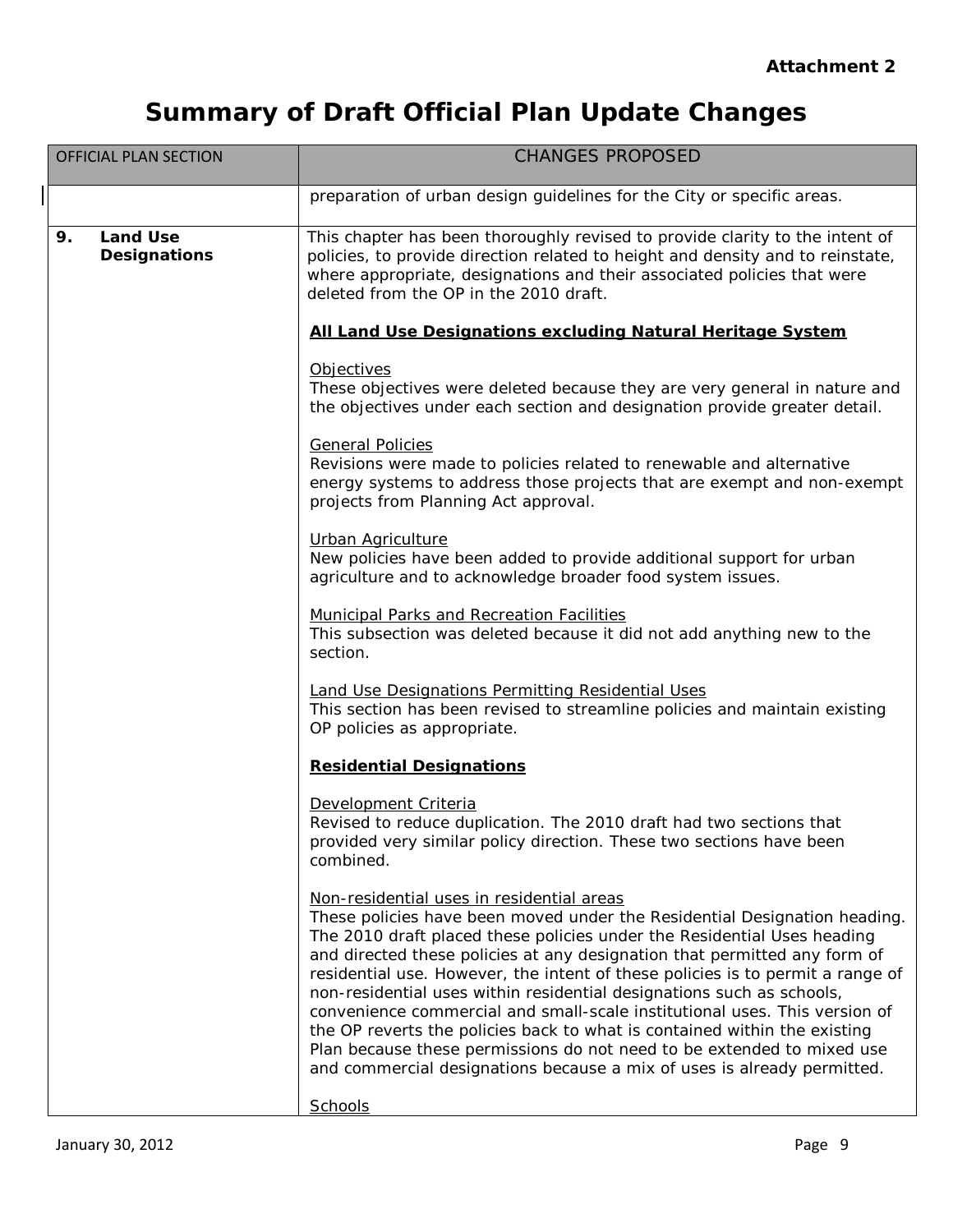| <b>OFFICIAL PLAN SECTION</b> | <b>CHANGES PROPOSED</b>                                                                                                                                                                                                                                                                                                                                                                                                                   |
|------------------------------|-------------------------------------------------------------------------------------------------------------------------------------------------------------------------------------------------------------------------------------------------------------------------------------------------------------------------------------------------------------------------------------------------------------------------------------------|
| <b>Land Use</b><br>9.        | The policies for schools have been revised to revert back to the existing OP<br>to recognize that potential school sites may be identified for any of the<br>school boards that operate within the City.                                                                                                                                                                                                                                  |
| <b>Designations</b>          | General Residential - Built Up Area Designation<br>Name has been changed to Low Density Residential to distinguish from the<br>General Residential designation in the current OP.<br>Policies for Lot Creation were moved to the Development Criteria section of<br>this Chapter.                                                                                                                                                         |
|                              | General Residential - Greenfield Area Designation<br>Named changed to Low Density Greenfield Residential to distinguish from<br>the General Residential designation in the current OP.<br>The maximum height has been changed to 6 storeys from 5 storeys.<br>The maximum density has been decreased to 60 units per ha from 100<br>units per ha to provide clear distinction between this designation and<br>Medium Density Residential. |
|                              | <b>Medium Density Residential</b><br>The permitted uses have been revised to remove detached and semi-<br>detached dwellings as a permitted use as per the current OP.<br>The maximum height has been changed to 6 storeys from 5 storeys for<br>consistency with Zoning Regulations for apartments and Urban Design<br>policies in the draft OP for mid-rise buildings.                                                                  |
|                              | <b>High Density Residential</b><br>The permitted uses have been revised to remove medium density housing<br>forms because they are not consistent with the density provisions of this<br>designation.                                                                                                                                                                                                                                     |
|                              | <b>Commercial and Mixed Use</b>                                                                                                                                                                                                                                                                                                                                                                                                           |
|                              | Market Impact Studies<br>This subsection has been moved to the beginning of the section and revised<br>to be consistent with the current OP.<br>A new policy has been added to indicate that the City may contract a<br>qualified consultant to peer review impact studies at the applicant's<br>expense.                                                                                                                                 |
|                              | <b>Community Mixed Use Area</b><br>Name changed to Community Mixed Use Centre to be clear that the<br>primary permitted use in this designation is expected to be commercial in<br>nature.                                                                                                                                                                                                                                                |
|                              | Policies have been revised to be consistent with the current OP where<br>appropriate.                                                                                                                                                                                                                                                                                                                                                     |
|                              | New policies have been added related to site design matters such as<br>parking.<br>Total Gross Floor Area policies have been revised to indicate "total" gross                                                                                                                                                                                                                                                                            |
| January 30, 2012             | floor area permissions rather than "new". This is a matter of clarification of<br>Page 10                                                                                                                                                                                                                                                                                                                                                 |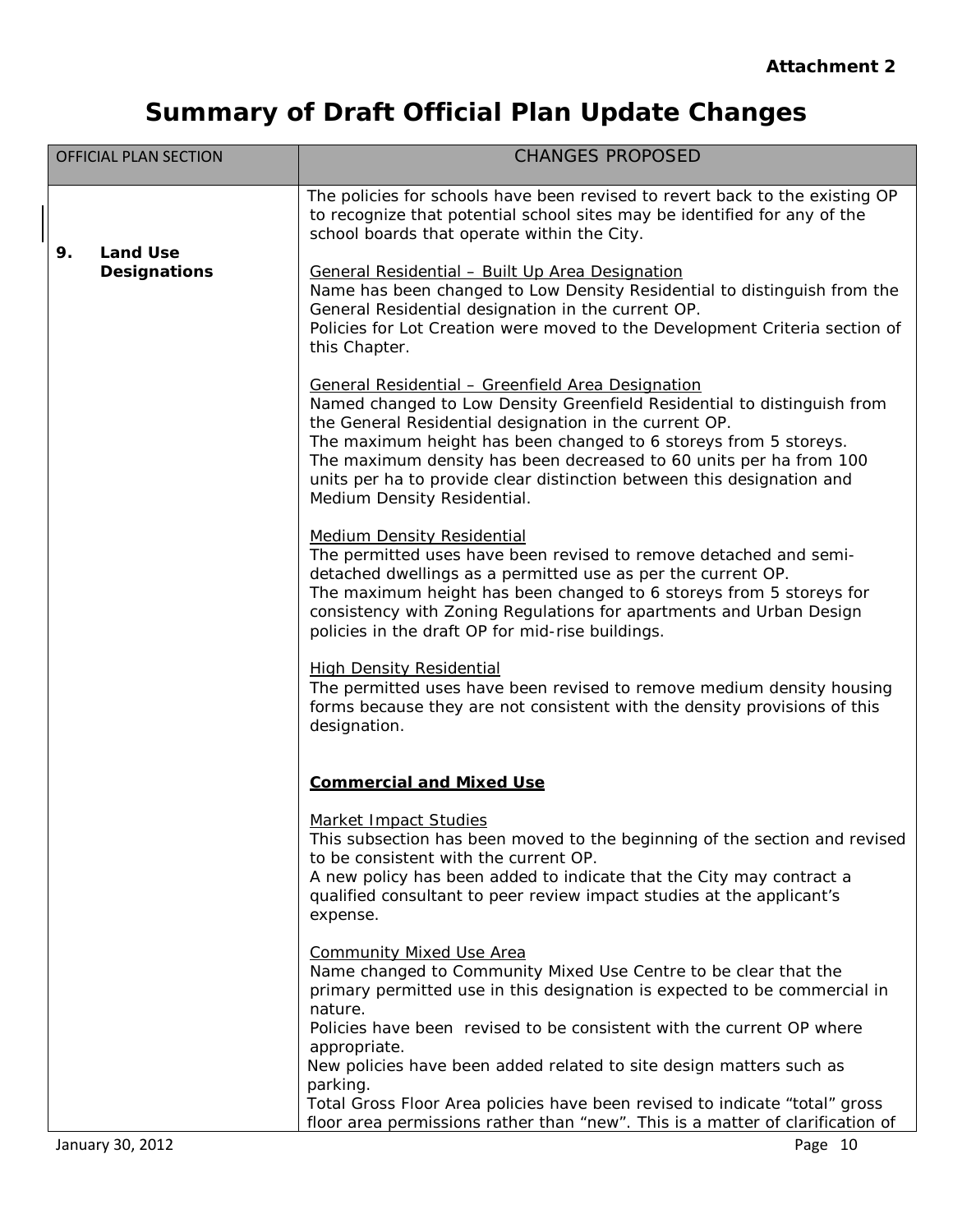|    | <b>OFFICIAL PLAN SECTION</b>           | <b>CHANGES PROPOSED</b>                                                                                                                                                                                                                                                                                                                                                                                                                                                                                                                                                                                                                                                                                                                                                                                                                                                                                                                                                                                                                                                                                                                                                                                                                                                                                                                                                                                                                                                                                                                                                                                                                                                                                        |
|----|----------------------------------------|----------------------------------------------------------------------------------------------------------------------------------------------------------------------------------------------------------------------------------------------------------------------------------------------------------------------------------------------------------------------------------------------------------------------------------------------------------------------------------------------------------------------------------------------------------------------------------------------------------------------------------------------------------------------------------------------------------------------------------------------------------------------------------------------------------------------------------------------------------------------------------------------------------------------------------------------------------------------------------------------------------------------------------------------------------------------------------------------------------------------------------------------------------------------------------------------------------------------------------------------------------------------------------------------------------------------------------------------------------------------------------------------------------------------------------------------------------------------------------------------------------------------------------------------------------------------------------------------------------------------------------------------------------------------------------------------------------------|
| 9. | <b>Land Use</b><br><b>Designations</b> | interpretation and is consistent with the Council approved Commercial<br>Policy Review. The use of "new" has been problematic for Staff and<br>development proponents in terms of determining what development is<br>considered "new". In the current OP "new" was defined as the date the<br>inventory was conducted for the Commercial Policy Review. Using "total"<br>leaves no room for interpretation as to what buildings would be included in<br>the calculation of gross floor area.<br>Policies for the OMB approved Silvercreek Junction Community Mixed Use<br>Centre have been included in this section.<br>The policy requiring a Secondary Plan for CMUCs has been deleted and<br>replaced by policies in Chapter 3 related to concept plans for the Nodes<br>identified on Schedule 1.<br>Building height policies have been revised to indicate that the minimum<br>height of 2 storeys is required along arterial and collector roads and main<br>street areas.<br>Residential targets have been deleted. Policies continue to encourage<br>residential development. The achievement of a mix and range of uses<br>including residential is planned to occur within the overall Node as identified<br>on Schedule 1. A mandatory target for residential is not necessary to<br>achieve the Community Mixed Use Node objectives.<br>Maximum height has been changed to 10 storeys from 6 storeys. This<br>change is reflective of the direction to intensify these nodes and is<br>consistent with maximum heights permitted in High Density Residential<br>designations which are located adjacent to many of the CMUCs.<br>Minimum and maximum floor space index policies have been deleted. |
|    | January 30, 2012                       | Prohibitions of drive-throughs have been deleted.<br>Vehicle repair and service stations are now permitted as an accessory use.<br>Mixed Use Corridor<br>Policies have been revised to be consistent with the current OP as<br>appropriate.<br>Policies prohibiting drive-throughs, vehicle repair and service stations have<br>been deleted.<br>Residential targets have been deleted. Residential uses continue to be<br>encouraged in the corridor.<br>Policies for minimum and maximum FSI have been deleted.<br>The maximum height has been changed to 6 storeys from 5 storeys.<br>Neighbourhood Mixed Use Centre<br>Name changed to Neighbourhood Commercial Centre as per the current OP<br>to reflect that the primary use within this designation is commercial to<br>serve the needs of the neighbourhood.<br>Revisions made to be consistent with the current OP as appropriate.<br>Floor space index policies have been deleted.<br>Maximum height has been changed to 6 storeys from 5 storeys.<br><b>Commercial Service Designation</b><br>Name changed to Service Commercial to be consistent with the current OP<br>and common usage of the term.<br>Many policies have been revised to be consistent with the current OP where<br>Page 11                                                                                                                                                                                                                                                                                                                                                                                                                                                    |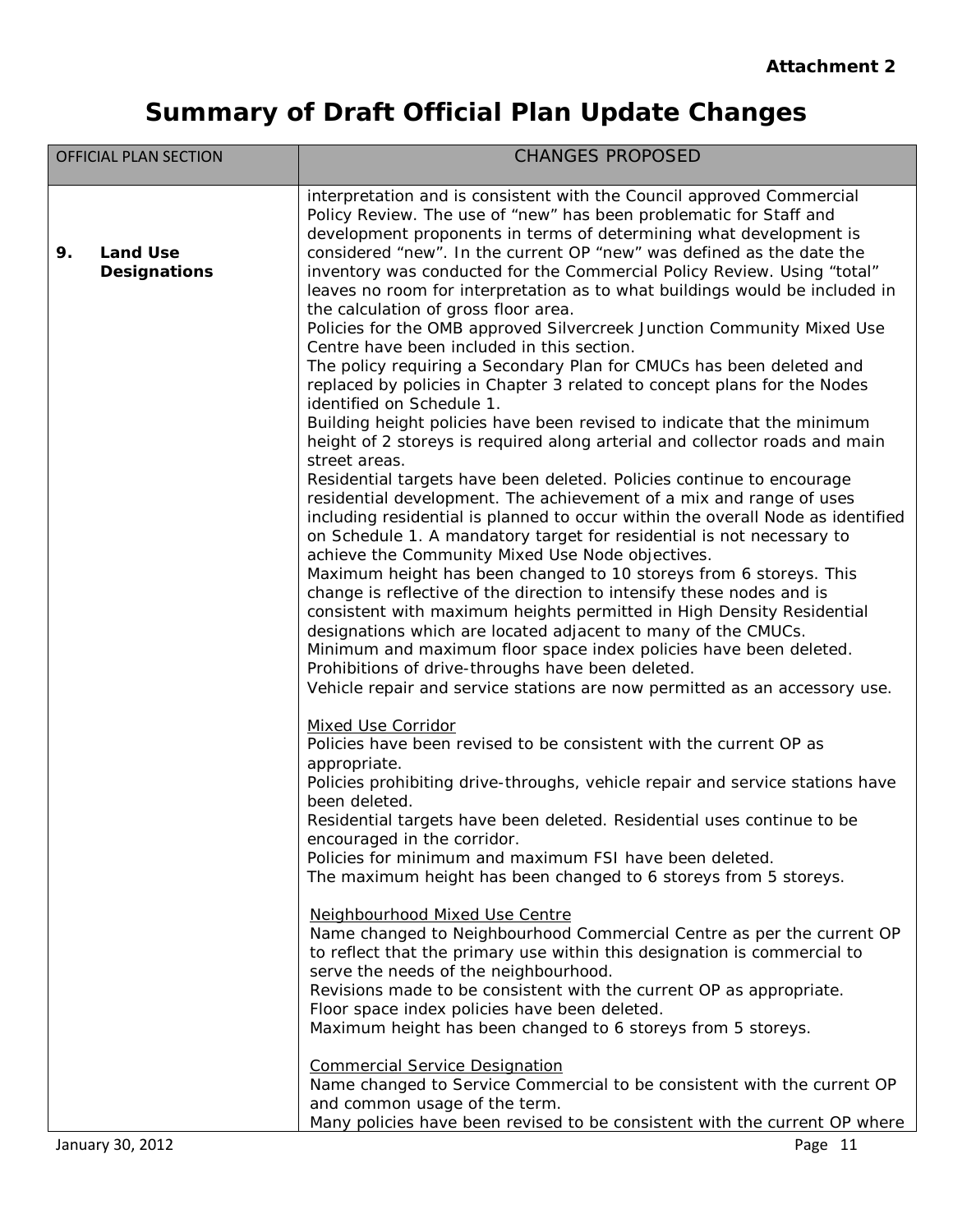| <b>OFFICIAL PLAN SECTION</b>                 | <b>CHANGES PROPOSED</b>                                                                                                                                                                                                                                                                                                                                                                                                                                                                   |
|----------------------------------------------|-------------------------------------------------------------------------------------------------------------------------------------------------------------------------------------------------------------------------------------------------------------------------------------------------------------------------------------------------------------------------------------------------------------------------------------------------------------------------------------------|
|                                              | appropriate.                                                                                                                                                                                                                                                                                                                                                                                                                                                                              |
| <b>Land Use</b><br>9.<br><b>Designations</b> | <b>Commercial Residential Designation</b><br>Named changed to Mixed Office/Commercial to better reflect the two<br>designations from the current OP that were combined to created this<br>designation.                                                                                                                                                                                                                                                                                    |
|                                              | Policies have been revised to provide clarity, improve readability and better<br>reflect the policy directions of the original designations and policy directions<br>for establishing this designation in other areas of the City.                                                                                                                                                                                                                                                        |
|                                              | <b>Employment Areas Designations</b><br>Conversion policies moved to Chapter 3 to be consistent with OPA 39.                                                                                                                                                                                                                                                                                                                                                                              |
|                                              | Industrial<br>Policies have been revised to be consistent with the current OP as<br>appropriate.                                                                                                                                                                                                                                                                                                                                                                                          |
|                                              | <b>Corporate Business Park</b><br>Policies have been revised to be consistent with the current OP as<br>appropriate.                                                                                                                                                                                                                                                                                                                                                                      |
|                                              | New policy added for Hanlon Creek Business Park to allow a limited range<br>of service commercial uses at the main entrance to the Park to serve the<br>needs of employees and businesses within the Park. This direction supports<br>discussions between the City and the landowner and supports the City's<br>desire to provide services to support employment areas.                                                                                                                   |
|                                              | <b>Institutional Research Park</b><br>Policies have been revised to be consistent with the current OP as<br>appropriate.<br>The policy related to requiring an urban design study to provide direction to<br>development in the area has been deleted because the Park is almost fully<br>developed.                                                                                                                                                                                      |
|                                              | <b>Regeneration Areas</b><br>This designation has been deleted. Staff are of the opinion that the<br>proposed new designation is overly restrictive to landowners in the area<br>and prematurely removes land use designations. The requirement for a<br>secondary plan could discourage desirable site specific redevelopment<br>proposals. The recommended approach is to re-instate existing<br>designations in the area and consider a City initiated planning study for the<br>area. |
|                                              | <b>Mixed Business</b><br>This designation has been added back into the Official Plan. Policies are<br>consistent with the current OP with minor revisions.                                                                                                                                                                                                                                                                                                                                |
|                                              | <b>Major Institutional</b><br>Policies have been revised for consistency with current the OP as<br>appropriate.                                                                                                                                                                                                                                                                                                                                                                           |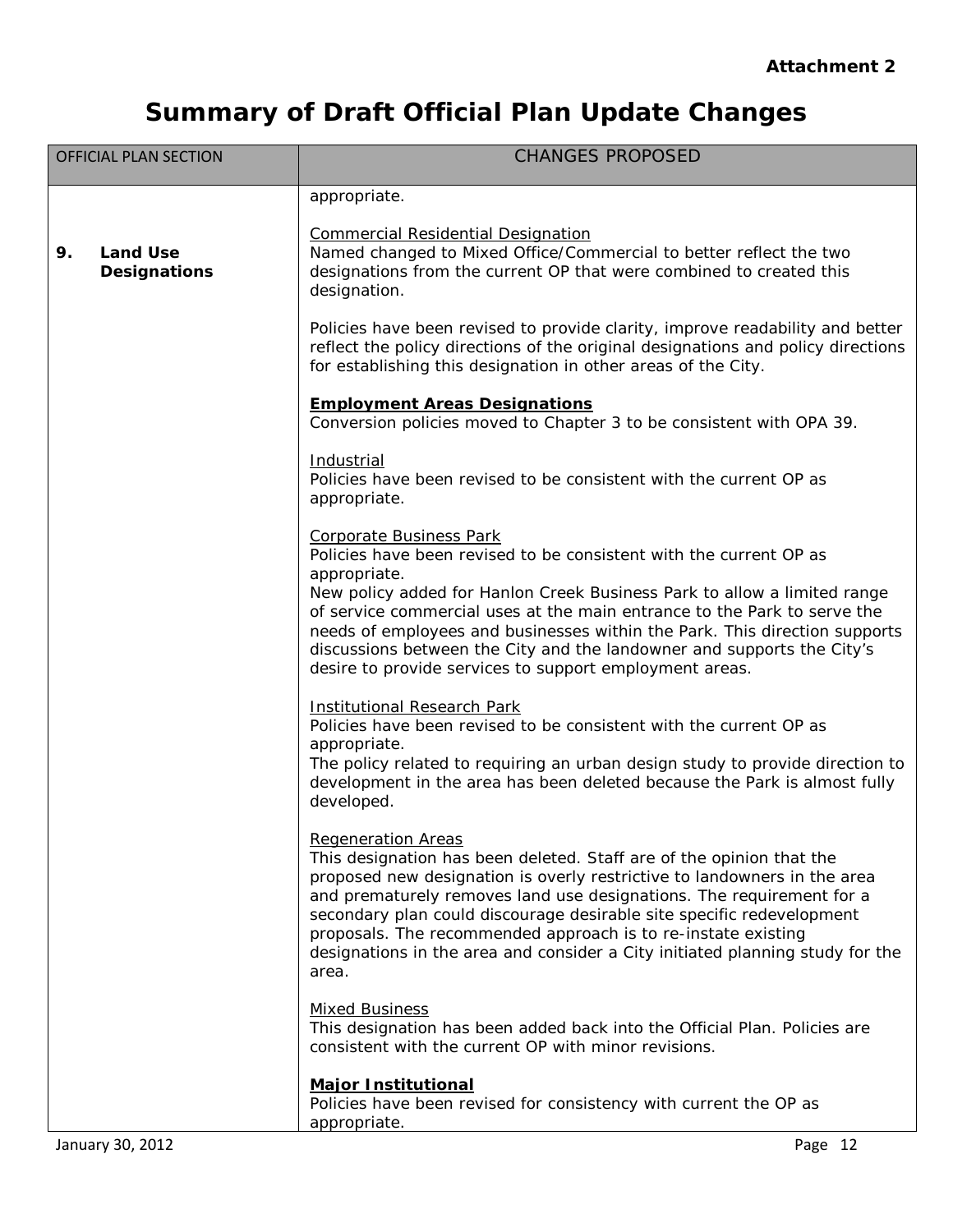| <b>OFFICIAL PLAN SECTION</b>                 | <b>CHANGES PROPOSED</b>                                                                                                                                                                                                                                                                                                                                                   |
|----------------------------------------------|---------------------------------------------------------------------------------------------------------------------------------------------------------------------------------------------------------------------------------------------------------------------------------------------------------------------------------------------------------------------------|
| <b>Land Use</b><br>9.<br><b>Designations</b> | <b>Open Space and Park</b><br>Revisions have been made for clarity and to remove duplication with<br>policies in Chapter 7.<br><b>Major Utility</b><br>Minor revisions have been made to be clear that the policies apply to all<br>uses within the designation.                                                                                                          |
|                                              | <b>Special Study Area</b><br>Revised to apply only to the Guelph Innovation District (GID) and the<br>former IMICO site on Beverly Street. Policies for the GID have been revised<br>to be consistent with the current OP as appropriate and reflect the ongoing<br>secondary planning process.                                                                           |
|                                              | <b>Reserve Lands</b><br>This designation has been reinstated into the Official Plan for lands in South<br>Guelph (Clair/Maltby) and lands west of the Hanlon (the Dolime lands).<br>Policies have been revised from the current OP to indicate that a secondary<br>plan is required for the lands in South Guelph (Clair/Maltby) prior to any<br>development.             |
|                                              | <b>Site Specific Policies</b><br>Revisions have been made to re-instate the following site specific policies<br>that were deleted in the 2010 draft:                                                                                                                                                                                                                      |
|                                              | 127 and 135 Ferguson Street<br>122 Harris Street<br>133 and 135 Bagot Street                                                                                                                                                                                                                                                                                              |
|                                              | 35 and 40 Silvercreek Parkway have been added as a site specific<br>exemption. The 2010 draft included it as an approved Secondary Plan<br>however; a secondary plan was not completed for this site. These policies<br>are the result of an Ontario Municipal Board decision on an Official Plan<br>Amendment and this approach ensures consistency with that decision.  |
| 10.<br>Implementation                        | <b>Secondary Plan</b><br>Revised to provide policy direction as to what a secondary plan would                                                                                                                                                                                                                                                                            |
|                                              | address and include.<br><b>Community Improvement Plan</b><br>Policies deleted and replaced with policies approved through OPA 47.<br><b>Bonusing Provisions</b><br>Name of this section has been changed to Height and Density Bonus<br>Provisions to be consistent with Planning Act terminology. Policies revised<br>to be consistent with wording in the Planning Act. |